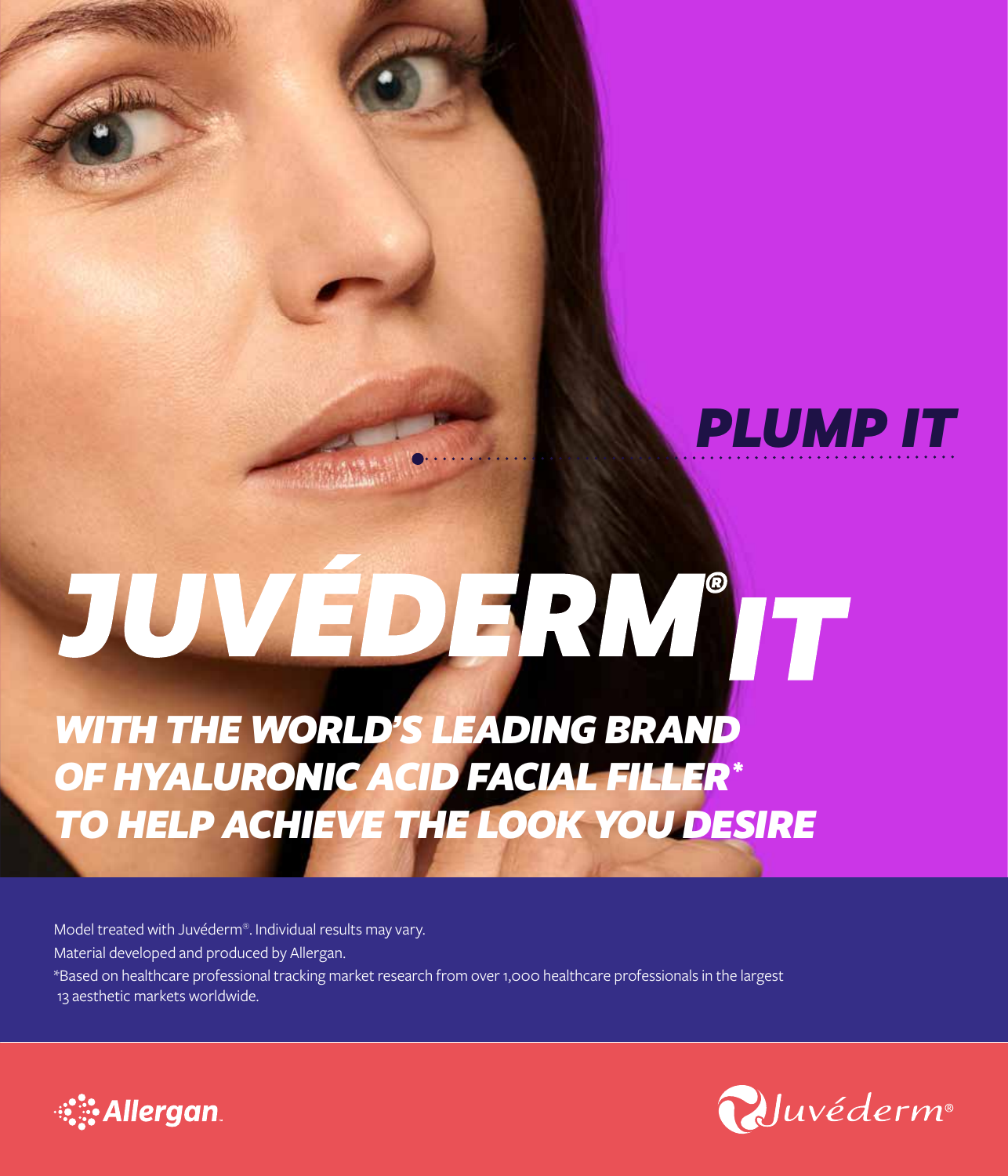## **ACHIEVEIT**

As we get older we grow richer in experience and confidence, but there is one thing we may lose: a youthful look to our skin.

Our lips are one of the most vulnerable areas for ageing as the skin is very thin. Over time, our lips start to lose fullness and wrinkles start to appear.

JUVÉDERM® is a range of facial filler treatments that can help give natural-looking results to ease signs of ageing. JUVÉDERM® can also subtly enhance what nature has given us, for adults whatever our age. For instance, JUVÉDERM® can add fullness to thin lips, while keeping the lips natural-looking.

### **A NATURAL LOOK AND FEEL WITH JUVÉDERM®**

To help keep you looking like you, whether you're smiling, laughing or frowning, our patented technology allows JUVÉDERM® facial fillers to blend with the tissue under the skin.

During consultation, your aesthetics practitioner will check your face whilst it's still (static) and moving (dynamic) to make sure they're able to give you a result you'll be happy with.

**IF THE HEARD THAT TREATMENTS LIKE THIS CAN** *REALLY TRANSFORM YOUR APPEARANCE AND*  **THE WAY YOU FEEL ABOUT YOURSEL** 

*Georgina*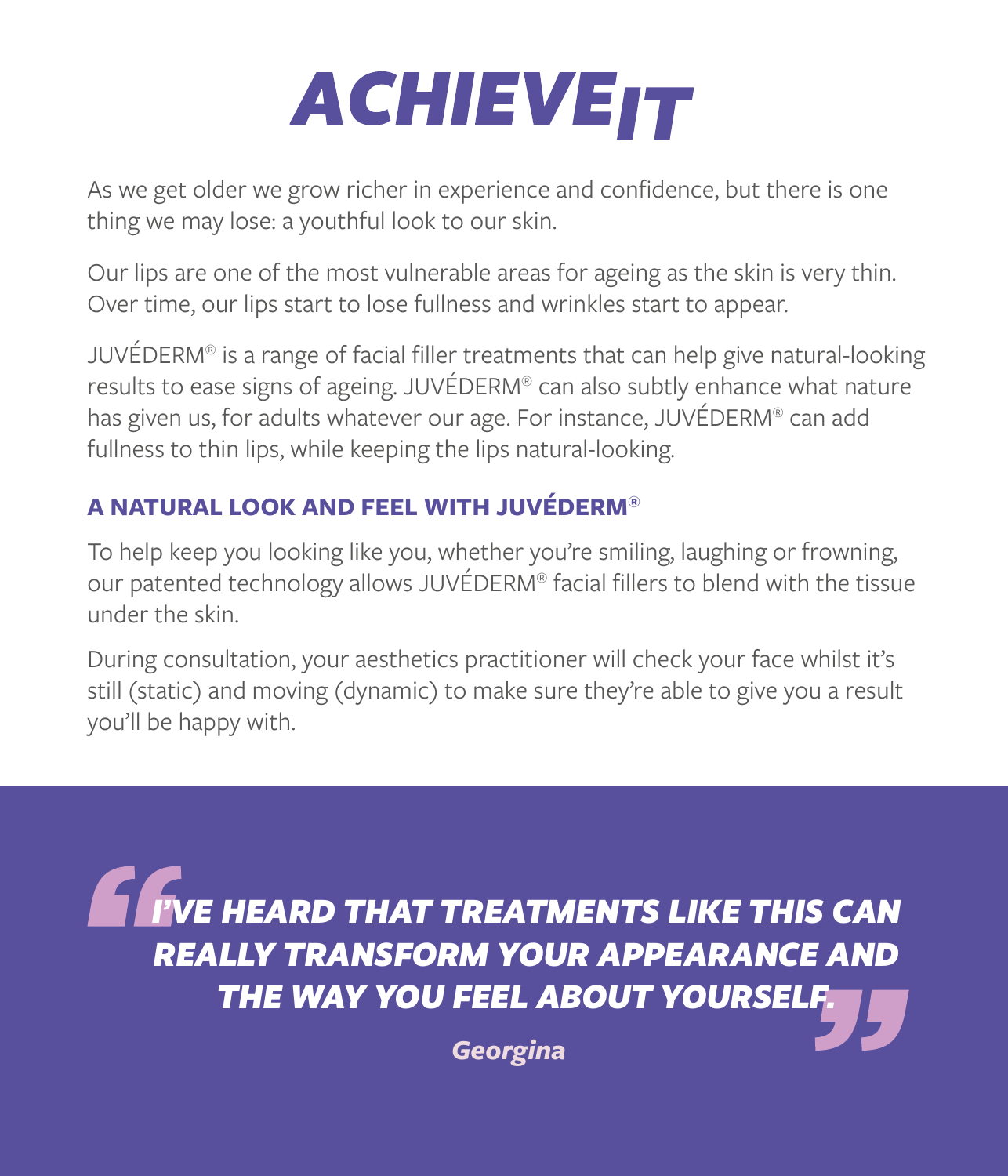# **CHOOSEIT**

### *JUVÉDERM® – CHOSEN BY MILLIONS*

Millions worldwide use JUVÉDERM® facial filler treatments to enhance their lips. Ask your aesthetic practitioner about our tailored portfolio of products to help achieve the result you desire.

Model treated with Juvéderm®. Individual results may vary.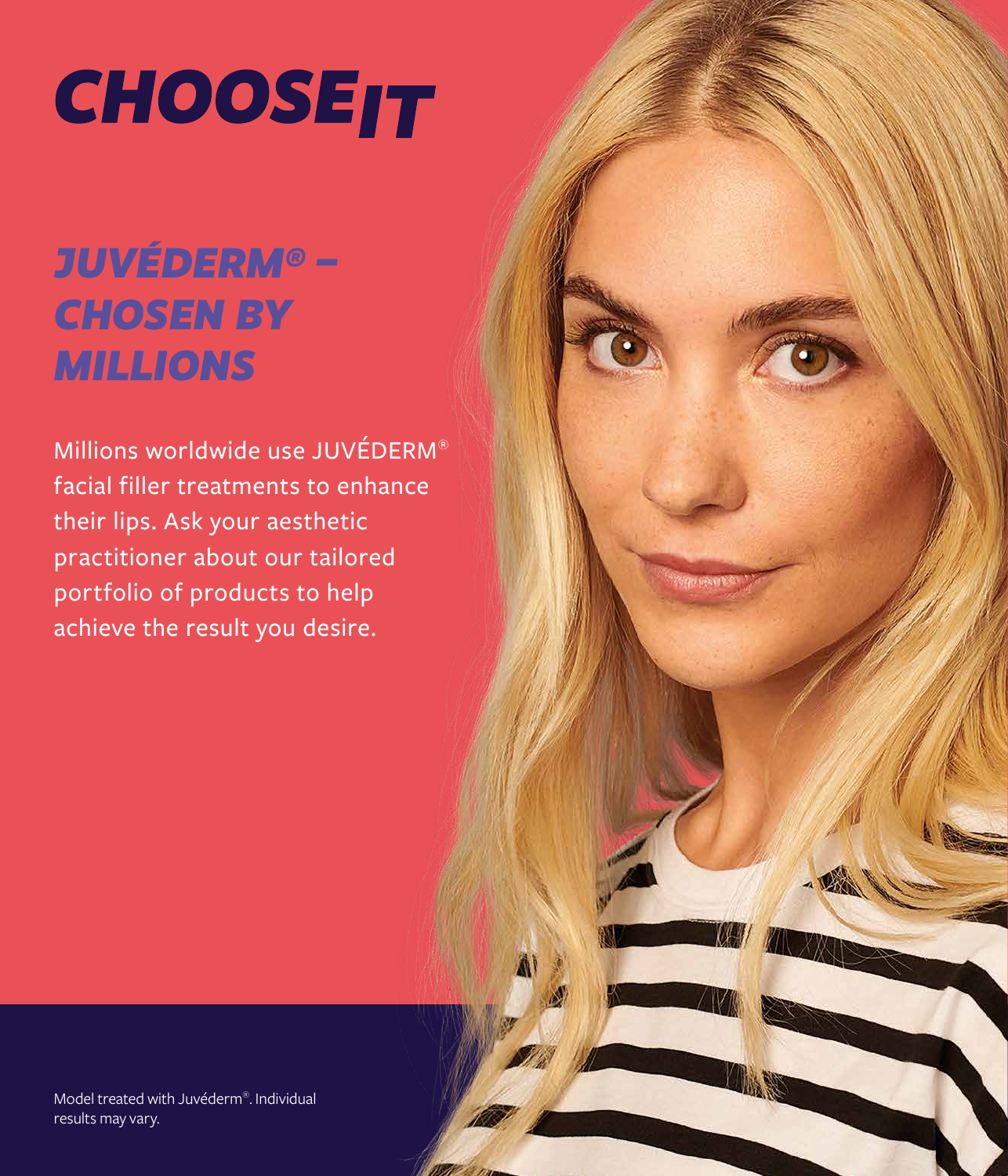### **HOW LIPS AGE**

The skin on your lips is constantly moisturised from within by hyaluronic acid, a naturally occurring sugar. Hyaluronic acid absorbs moisture and keeps your skin well hydrated for a youthful look.

When hyaluronic acid diminishes, your skin loses its youthful look. Lines begin to appear around the mouth and the lips start to thin.



hyaluronic acid in your skin.

### **SIGNS OF AGEING ON THE LIPS**



**Thinning** Lips thin as they age



Vertical lines Tiny lines at the lip outline



'Marionette' lines Lines from corners of mouth to chin that give a 'puppet' mouth look



Drooping A sad droop at the corners of the mouth

### **LIP SHAPE ENHANCEMENTS**

All lip shapes are attractive but some may wish to make subtle, natural-looking volume enhancement, while asymmetric lips may need a gentle modification to adjust proportions.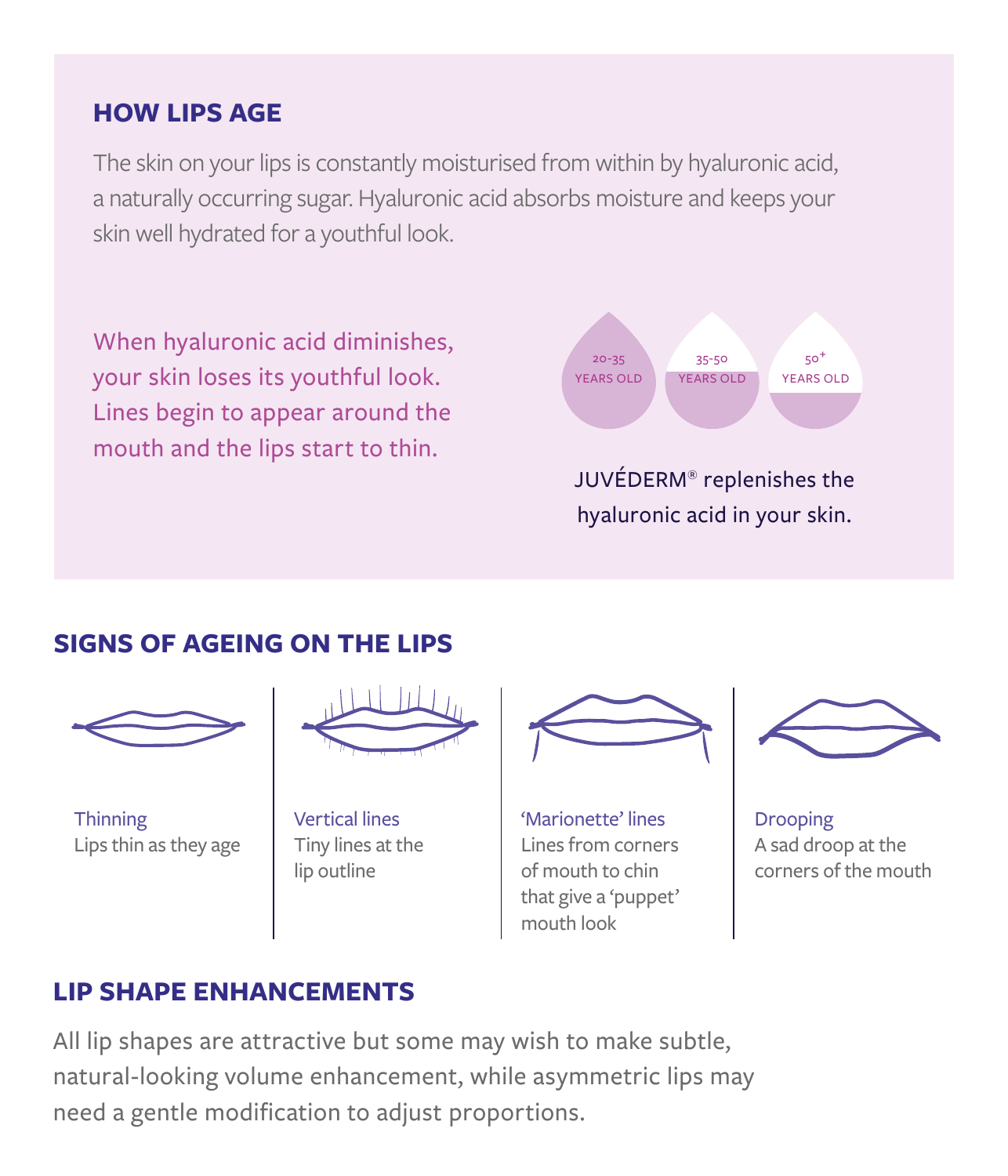### **ENHANCE<sub>IT</sub>**

### **REDUCE SIGNS OF AGEING**

- Add lip fullness back again
- Ease droop at lip corners
- Smooth vertical lines around the mouth
- Reduce 'marionette' lines between lip corners and chin

### **ENHANCE LIP SHAPE**

- Give a fuller shape
- Adjust the proportions of top and bottom lip
- Add definition to lip edges

JUVÉDERM® facial fillers are hyaluronic acid injectable treatments that can shape and contour specific facial features.

Models treated with Juvéderm®. Individual results may vary.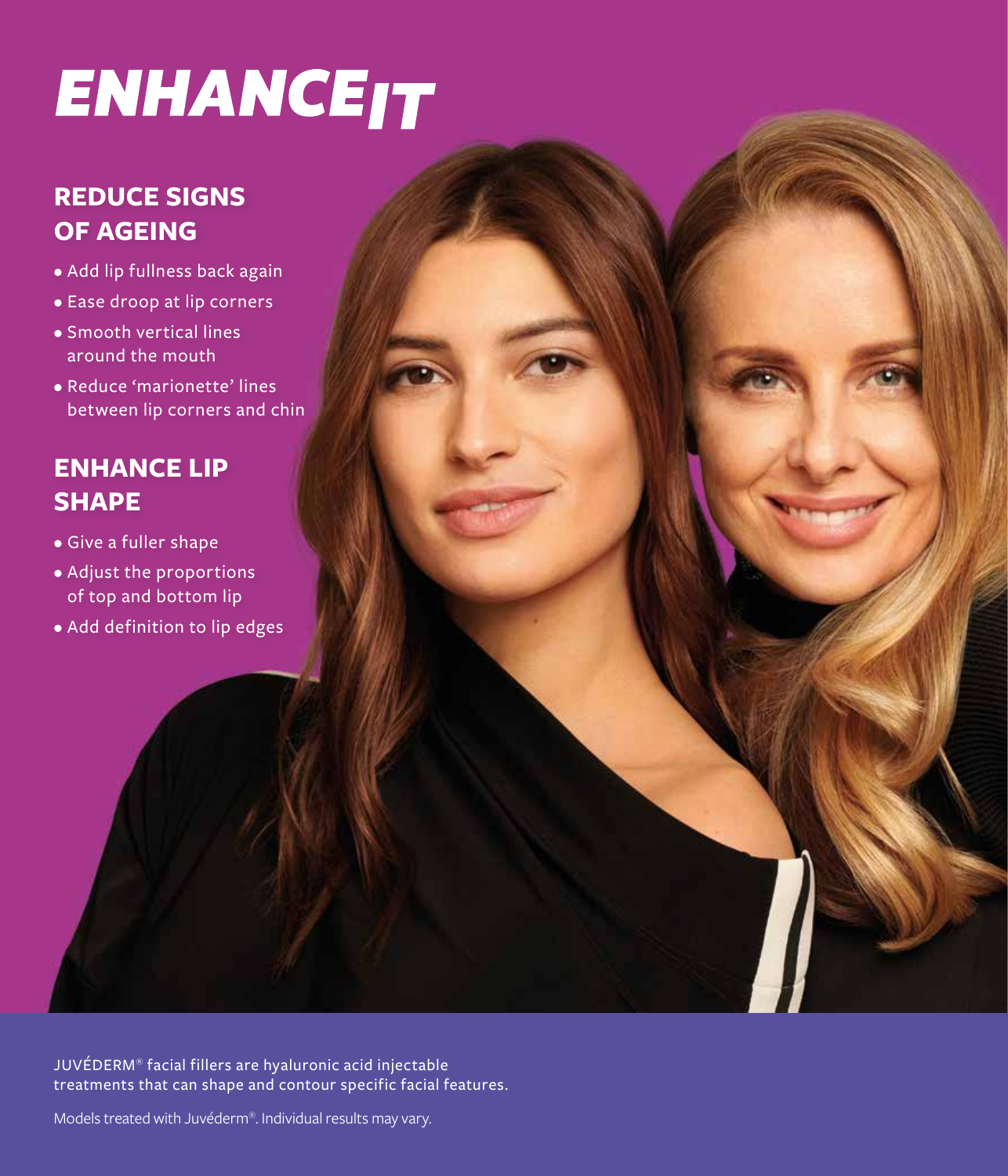

JUVÉDERM® facial fillers are hyaluronic acid injectable treatments that can shape and contour specific facial features - with results that can last up to approximately 9-24 months, depending on the product and treatment chosen.

JUVÉDERM® adds volume to specific areas of the face – lifting the cheeks, smoothing lines and plumping lips.

JUVÉDERM® facial fillers include lidocaine which can help reduce discomfort during the procedure. The JUVÉDERM® range of formulations is designed to treat different areas of the face, and visible results can be seen shortly after treatment.

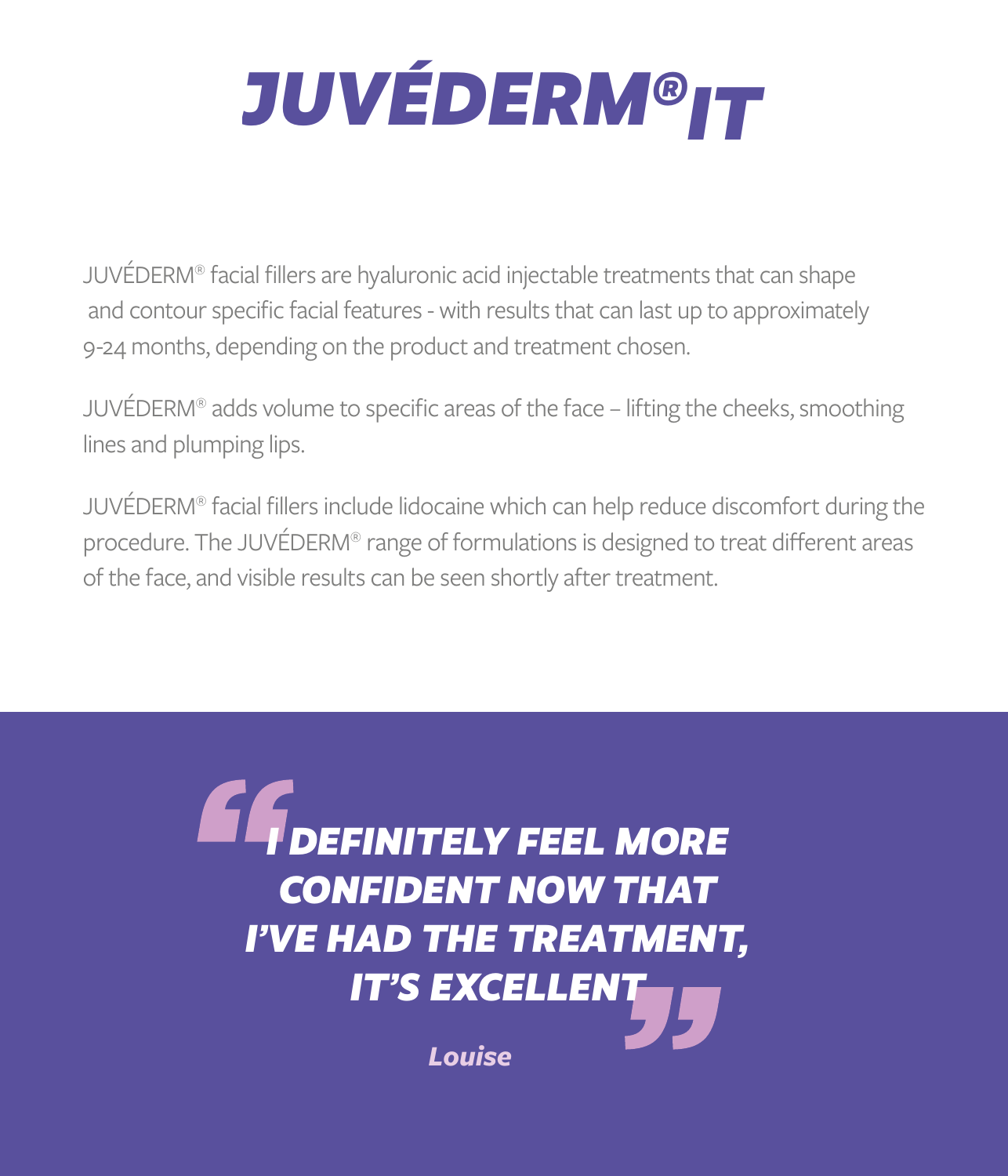

JUVÉDERM ® was used to ease 'marionette' lines, running from mouth to chin. Her mouth has also been subtly defined.







This patient had JUVÉDERM ® to reduce the vertical lines around the edge of her mouth.







JUVÉDERM ® reduced the nasolabial lines (running from nose to mouth) and added subtle volume to the lips.



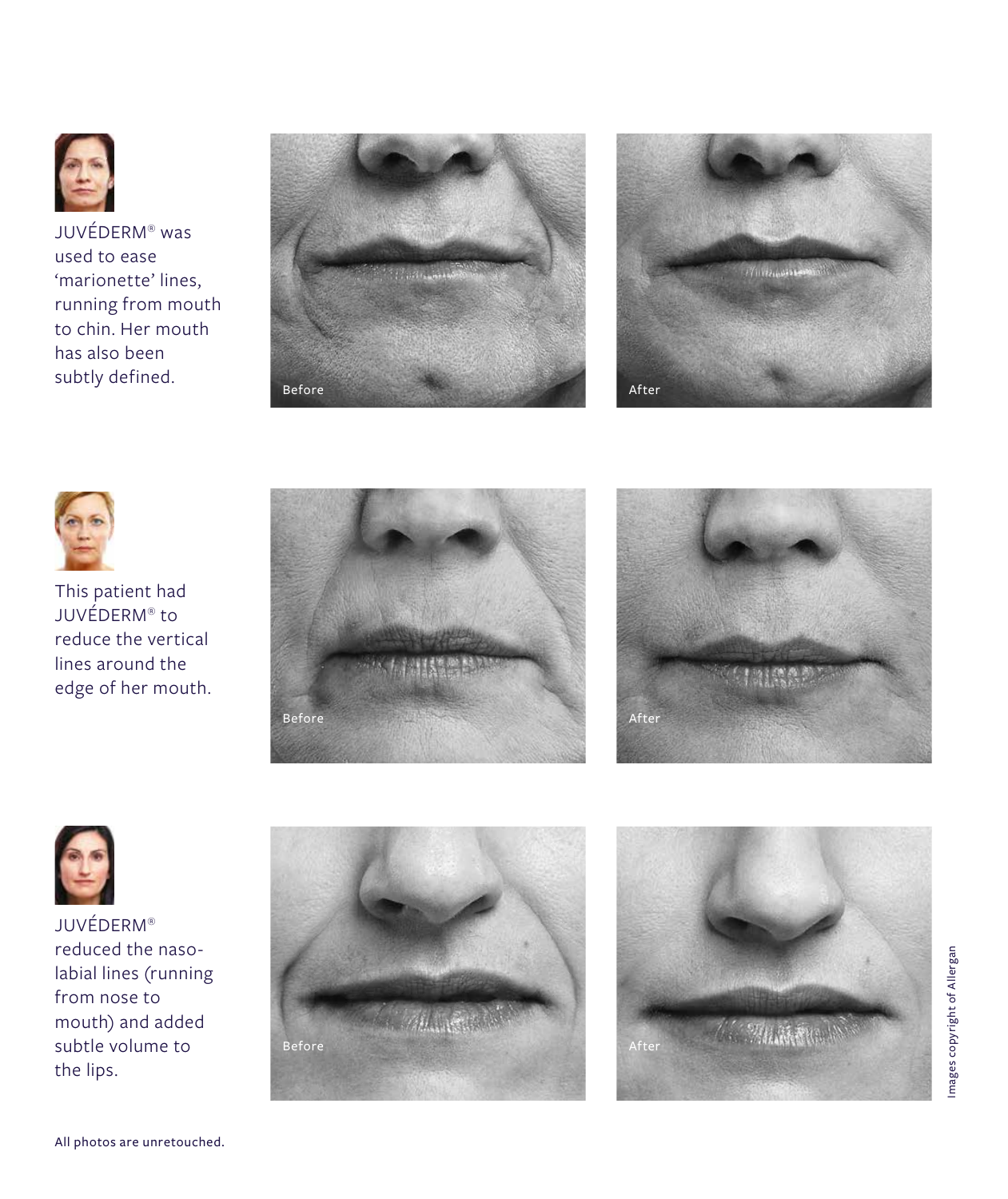# **ASKIT**

**You frequently ask it. We answer it. Talk to your aesthetics practitioner for more guidance and advice on aftercare, as well as further information on the questions below.** 

- **Q.How soon can I return to my normal routine?**
- **A.** You may experience swelling or redness after treatment. Most people can return to their normal routine on the day they are treated, depending on treatment received.

#### **Q. Are there any Do's and Don'ts?**

**A.** After treatment you may be able to return to your daily routine without disruption. However, your aesthetics practitioner may advise avoiding things like wearing makeup on the treated areas, extended periods in the sun, saunas, UV rays or very cold temperatures, for a while.

### **Q. When should I book a follow-up treatment?**

**A.** Your aesthetics practitioner will advise on how best to maintain your results. They may suggest a follow-up appointment 2 weeks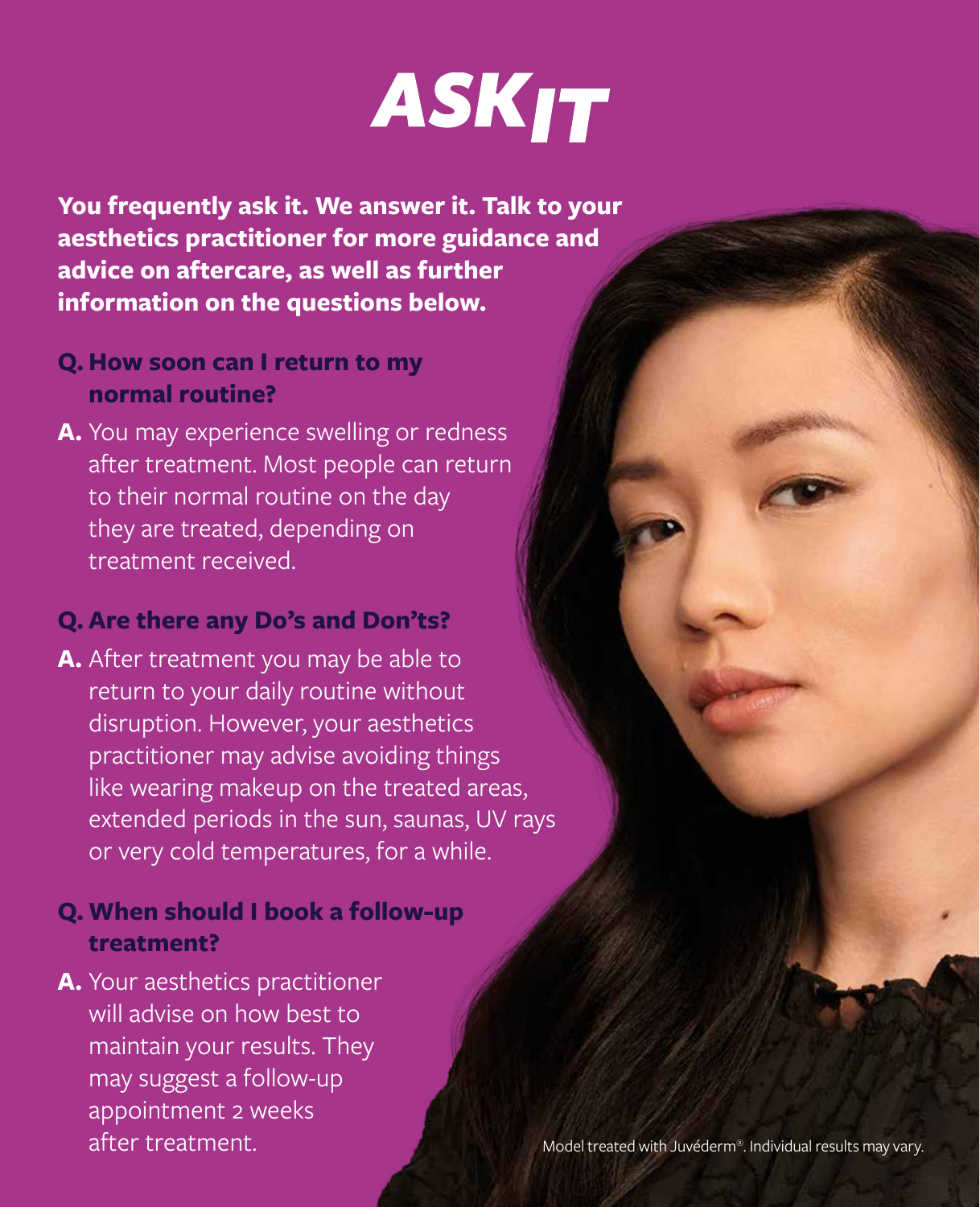

# **DISCOVERIT**

In a recent market research survey, almost a third of aesthetically aware consumers asked in the UK would like to add fullness to their lips\*

Models treated with Juvéderm®. Individual results may vary. \*Results based on market research by Allergan. 613 aesthetically aware male and female respondents aged 21–75 in the UK.